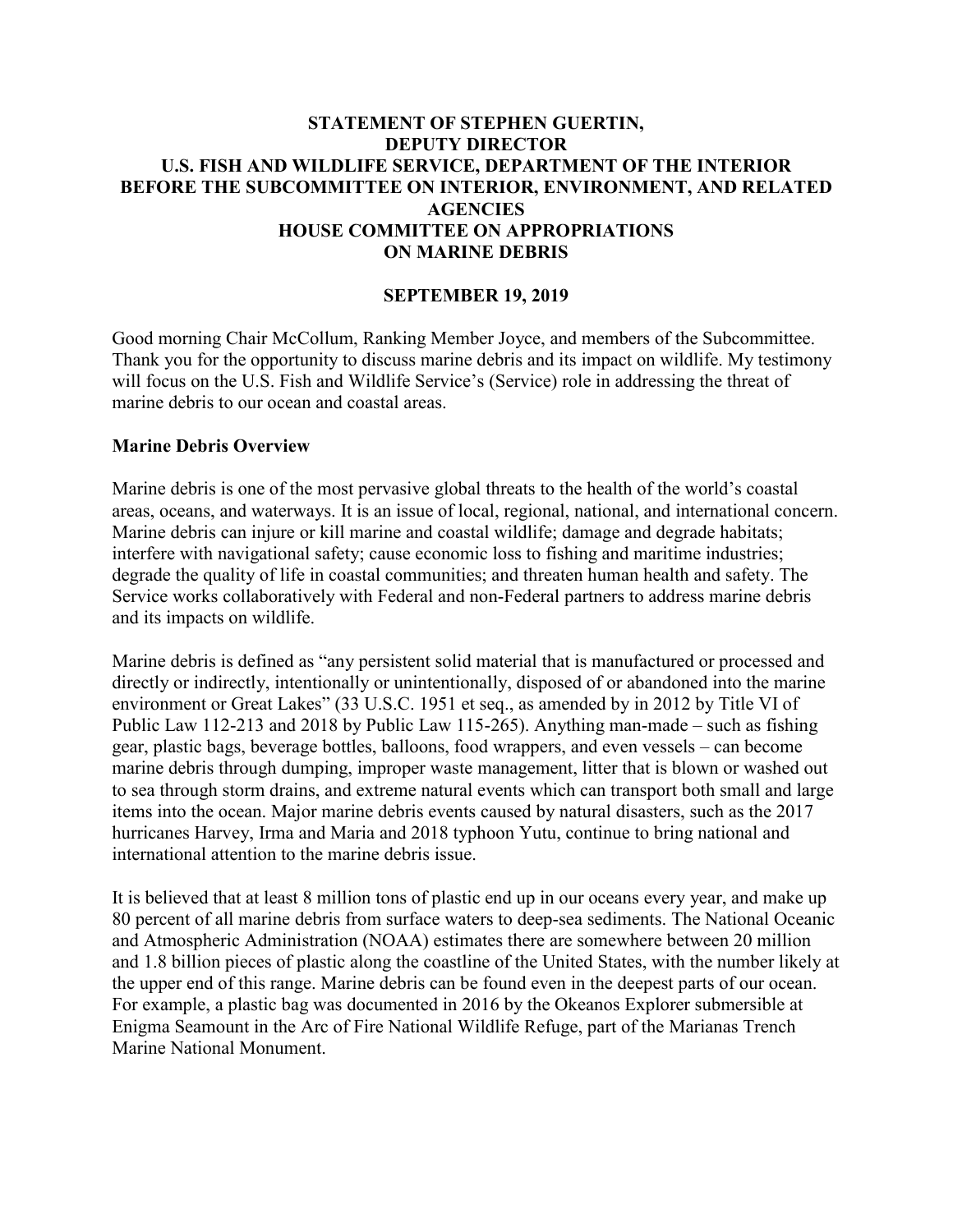There are three main types of marine debris that impact wildlife: plastics, derelict fishing gear, and abandoned and derelict vessels. Each is discussed briefly below.

### Plastics and Microplastics

Plastics are one of the most extensive types of marine debris. They are commonly used in many items, and as society has developed new uses for them the variety and quantity of plastic items found in the marine environment has increased dramatically. Plastics are now known to break down into smaller components, called microplastics. Microplastics and their associated toxic chemical components contribute to human and wildlife health risks as the toxic microplastics are ingested and move through the marine food web.

The impact of these plastics isn't limited to our oceans. Research in 2014 discovered that plastic particle counts reached one million plastic particle parts per square mile in Lake Erie, with higher counts found in Lake Ontario;<sup>1</sup> The Great Lakes have among the highest densities of microplastics recorded. Microfibers, a type of microplastic, are also pervasive in the marine environment, and while our knowledge of the impacts of microfibers is limited, they make up the majority of microplastics, and can even be found in the seafood we consume.

Plastics such as bottle caps, balloons, and lighters are mistaken for food or the debris item may have been attached and ingested accidentally with other food by wildlife such as sea turtles, seabirds, and marine mammals. Plastic ingestion leads to loss of nutrition, internal injury, intestinal blockage, starvation, and death in wildlife. Seabirds are especially vulnerable to plastic pollution; a recent study found plastic in 90 percent of seabirds.**<sup>2</sup>** In addition to plastic ingestion, other debris such as packing bands, balloon strings, rubber bands, six-pack rings, and mesh bags can lead to entanglement. Entanglement affects many different types of animals: 44 sea bird species, nine cetacean species, 11 pinniped species, 31 invertebrate species/taxa, and six sea turtle species reported entangled in marine debris in the United States.**<sup>3</sup>** Recovery Plans for Endangered Species Act listed loggerhead, leatherback, green, and Kemp's Ridley sea turtles all list marine debris as one of the highest priority threats facing these protected species.

#### Derelict Fishing Gear

A second highly visible and impactful form of marine debris is derelict fishing gear (DFG). DFG has numerous impacts on the environment, including: damaging marine habitats, entangling marine species including seabirds and marine mammals, creating hazards to navigation, and ghost fishing of commercially important species resulting in lost catch opportunities and economic losses for fishermen. One of the most notable types of impacts from this type of marine debris is wildlife entanglement. Derelict nets, ropes, line, or other fishing gear can wrap around marine life. Entanglement has led to injury, illness, suffocation, starvation, and death.

Sea turtles are at great risk for entanglement in marine debris, and this has caused injuries and in many cases death for a variety of sea turtle species. One study found that between 1997–2009, over 1,000 sea turtles were found stranded in Florida due to entanglement in fishing gear.**<sup>4</sup>** Some of these entanglements resulted from netting and monofilament line that accumulated on both artificial and natural reefs. These areas are often heavily fished, resulting in snagging of hooks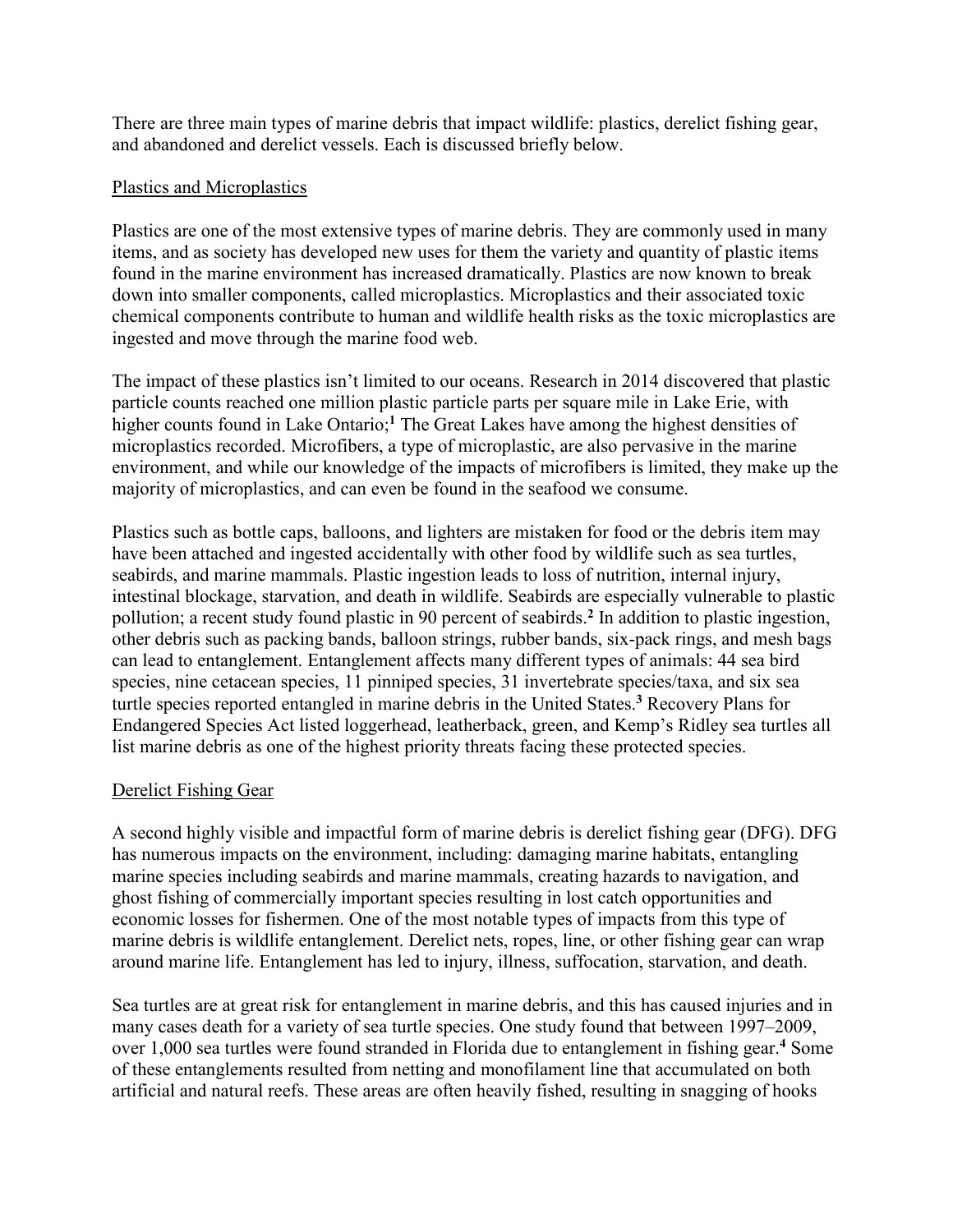and discarding of lines. Turtles foraging and/or resting in these areas can become entangled and drown.

Bird species become entangled when swimming in bodies of water where line and netting is carelessly discarded, and sometimes use fishing line and netting fragments as nesting material, which can lead to entanglement of both the parents and chicks. Easy solutions for responsible fishers include proper disposal of monofilament line and awareness of safe procedures for dehooking and disentangling entrapped birds.

### Abandoned and Derelict Vessels

Abandoned and derelict vessels (ADVs) are a third highly visible type of marine debris with thousands littering our nation's coastal waters. ADVs threaten oceans, coasts, and waterways by obstructing navigational channels, causing harm to the environment, and diminishing commercial and recreational activities. ADVs may pose an immediate or future threat to wildlife and wildlife habitat from the release of hazardous substances to surrounding areas. ADVs may occur in large numbers, following a natural disaster such as a hurricane, or as a single vessel. Following the 2017 hurricanes, the Service and its partners removed damaged vessels from Florida, Puerto Rico, U.S. Virgin Islands National Wildlife Refuges and adjacent communities.

ADVs occurring in remote locations are difficult to reach for cleanup and assessment of the impacts. Removal of such ADVs is very expensive and technical. As an example, in 1993 Jin Shiang Fa wrecked at Rose Atoll National Wildlife Refuge in American Samoa. Although the sum of the wreck was removed initially by the responsible party, over 215 tons of debris were left behind on the perimeter of the reef and lagoon when funds ran out. Iron debris from the wreck caused an overgrowth of cyanobacteria, which the Service and partners continue to monitor. The Service has also removed nearly one million pounds of shipwrecks at Palmyra Atoll and Kingman Reef National Wildlife Refuges, which fueled outbreaks of algae and invasive corallimorphs.

# **Examples from Across the National Wildlife Refuge System**

The National Wildlife Refuge System (Refuge System), managed by the Service, is the world's premier network of public lands devoted to conserving wildlife and habitat for the benefit of future generations. There are over 850 million acres of land and water in the Refuge System, which preserves a diverse array of terrestrial, wetland, and ocean ecosystems. The Refuge System plays an essential role in providing outdoor recreation opportunities to the American public and the associated economic benefits to local communities. The Refuge System includes more than 180 refuges and over 750 million acres that protect ocean, coastal or Great Lakes habitats. Spanning from above the Arctic Circle to south of the Equator, the Refuge System protects an incredible diversity of marine and coastal ecosystems, including salt marshes, rocky shorelines, tide pools, sandy beaches, kelp forests, mangroves, seagrass meadows, barrier islands, estuaries, lagoons, tidal creeks, tropical coral atolls, as well as open ocean. Marine debris is an issue that impacts coastal and island refuges across the country. Examples include:

#### Northwestern Hawaiian Islands and Midway Atoll National Wildlife Refuges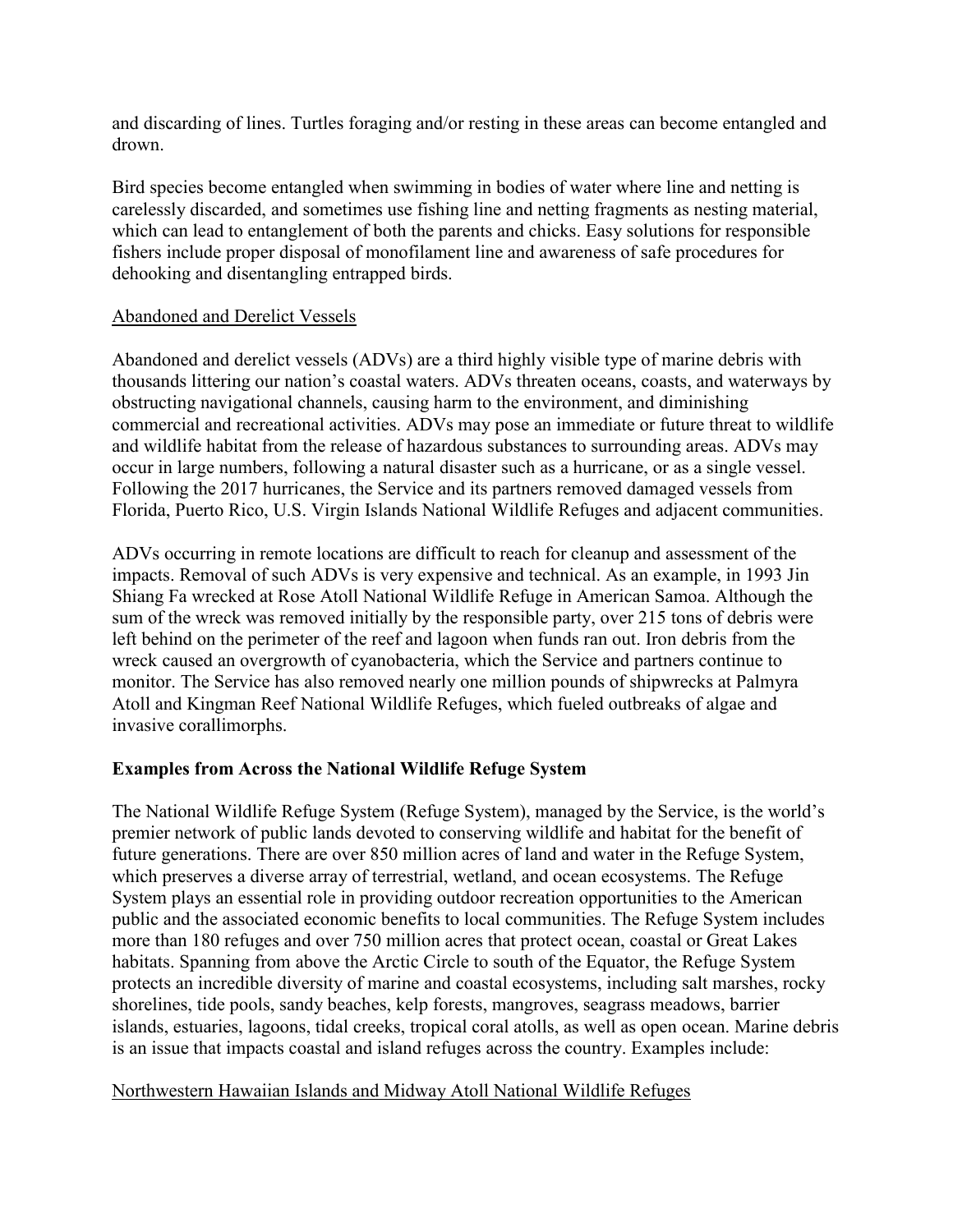The Northwestern Hawaiian Islands are made up of dozens of tiny islands, atolls and shoals, spanning 1,200 nautical miles of the world's largest ocean. These remote islands and atolls are home to an ecosystem that hosts more than 7,000 species, including marine mammals, fishes, sea turtles, birds, and invertebrates. At least one quarter are endemic and found nowhere else on Earth. These remote islands are rarely visited, and often considered to be some of the most pristine places on earth. However, plastic from the "Great Pacific Garbage Patch," an enormous area where high concentrations of litter – the majority of which are microplastics – accumulates here.

Annual accumulation of marine debris within the Papahānaumokuākea Marine National Monument, which includes the Midway Atoll and Northwestern Hawaiian Islands National Wildlife Refuges, is estimated at 52 metric tons per year.**<sup>5</sup>** Much of this debris is comprised of derelict fishing gear: 848 metric tons (more than 900 tons or 1.9 million pounds) have been recovered since 1996. The Northwestern Hawaiian Islands are home to approximately 70 percent of the tropical, shallow-water coral reef habitat in the nation. Derelict fishing gear threatens these reefs, as well as the threatened and endangered turtles, dolphins, seals, and other wildlife that inhabit them.

Tern Island is an important nesting site for Hawaiian green sea turtles, a monk seal pupping site, and home to many bird species. There, storms have eroded the islands' shores, exposing debris that entraps monk seals and sea turtles. Midway Atoll is home to nearly three million birds, including endangered Laysan ducks, the world's largest albatross colony, and 19 other seabird species. The oldest known wild bird continues to nest at Midway, a Laysan albatross named Wisdom that is at least 68 years old and currently raising another chick. Albatross scour thousands of ocean miles in search of food for their young. Along with fish, they scoop up plastic debris. The stomachs of nearly all dead albatross chicks contain plastic (e.g. cigarette lighters, parts of toys, and fishing gear) all fed to them by their parents. It is estimated that albatross carry over 5 tons of plastic to Midway each year to feed their chicks. Another 5-10 tons of marine debris washes up on Midway beaches each year. Recent studies indicate that there is a 20.4 percent chance of lifetime mortality for seabirds ingesting a single debris item, rising to 100 percent after consuming 93 items.**<sup>6</sup>**

The Service partners with NOAA and the U.S. Coast Guard to remove much of the marine debris on Midway and in the Northwestern Hawaiian Islands. The nets and plastics are brought back to Honolulu aboard the NOAA ship or charter vessel. A key partner in the recycling process, Schnitzer Steel (a metal recycling company) chops the fishing nets into small pieces. The net pieces are then transported to the City and County of Honolulu's H-Power Plant (a Covanta Energy Corporation facility), where they are safely incinerated to produce electricity for the island of Oahu.

#### Maine Coastal Island National Wildlife Refuge Complex

The Maine Coastal Islands National Wildlife Refuge Complex consists of five individual refuges that span the coast of Maine and support an incredible diversity of habitats, including coastal islands, forested headlands, estuaries, and freshwater wetlands. All totaled, the Refuge includes approximately 8,238 acres of diverse coastal Maine habitats, including forested and non-forested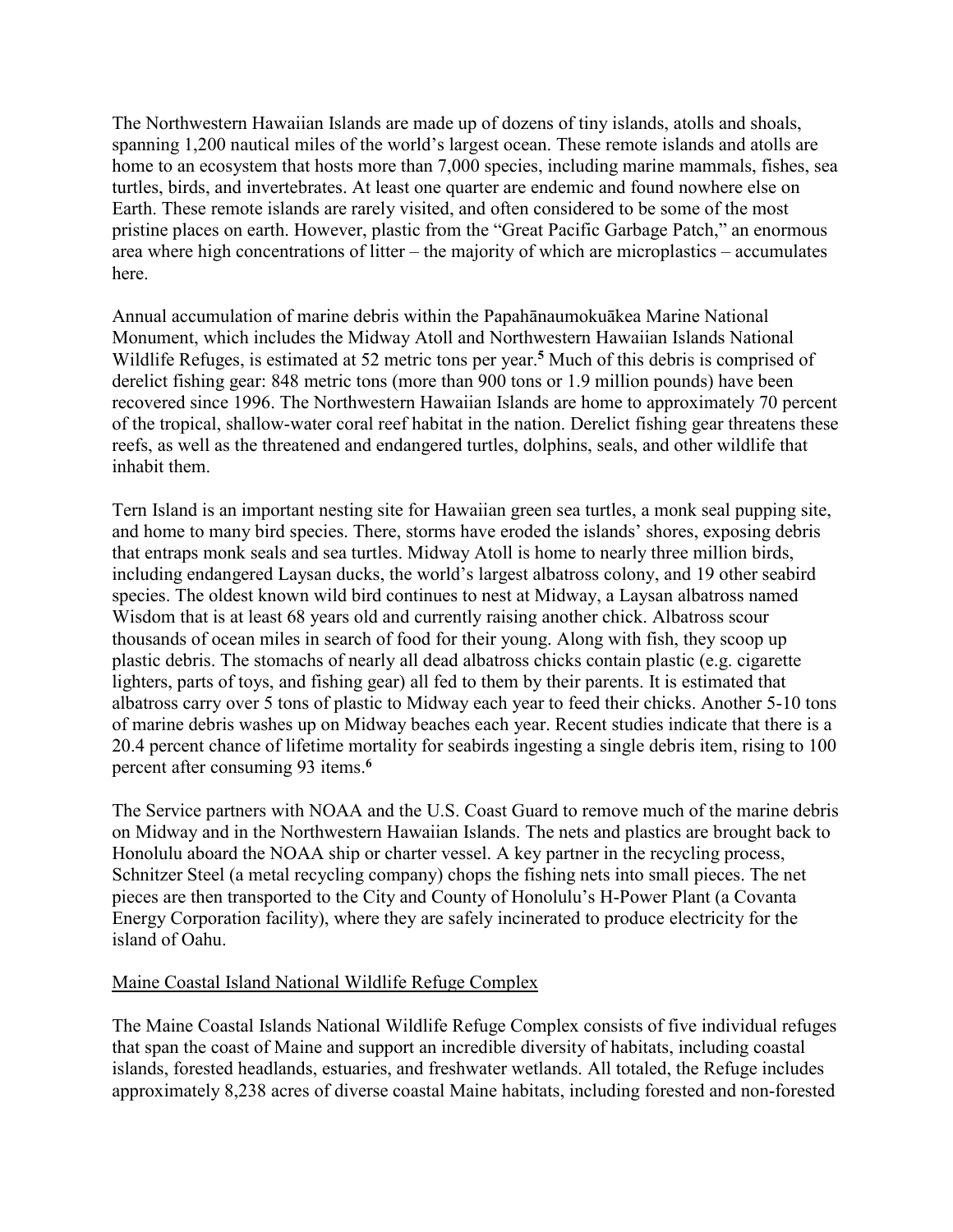offshore islands, coastal salt marsh, open field, and upland mature spruce-fir forest. The majority of the islands within the refuge are considered nationally significant nesting islands and support endangered and threatened species, colonial nesting seabirds, wading birds, and waterfowl.

The islands and Refuge shoreline accumulate marine debris throughout the year, but especially during seasonal storms and high tides when debris, including derelict lobster traps, washes ashore. This derelict gear poses threats to the breeding birds that use the islands for nesting. Cleanups held by the Refuge in past years have collected over 19,200 pounds of marine debris from a 0.66 mile section of shoreline. The Refuge continues to work with the community and partners, such as Maine Audubon, to support cleanups. Planning cleanup efforts on Refuge islands is logistically challenging as it requires calm seas, and volunteers and transportation to/from the cleanup site, as well as transfer of the debris to the mainland.

# Florida Keys National Wildlife Refuge Complex

The Florida Keys National Wildlife Refuges Complex includes Key West National Wildlife Refuge, Great White Heron National Wildlife Refuge, and Crocodile Lake National Wildlife Refuge. Key West Refuge is among the first refuges established in the United States. President Roosevelt created the Refuge in 1908 as a preserve and breeding ground for colonial nesting birds and other wildlife. The Refuge encompasses 208,308 acres of land and water, only one percent of which (2,019 acres) is land. It contains vital feeding, breeding areas, and nesting beaches for both green and loggerhead sea turtles.

In 2017, Hurricane Irma delivered a significant blow to the communities and wildlife of the Florida Keys. The storm broke up fragile coral reefs, uprooted sponges, and blanketed the seafloor with sediment. Irma also left in its wake a significant amount of marine debris, which may float subsurface, making navigation challenging, or become submerged, causing damage to reef resources. An estimated 1,800 vessels sunk due to the hurricane, many of which were in the Keys, and Florida lobstermen estimated losing over 150,000 traps. Refuge beaches, important for nesting sea turtles and surrounded by seagrass habitats where turtles forage, were heavily impacted during the height of nesting season. The traps, ropes and buoys created dangerous obstacles for sea turtles and other wildlife. Following the hurricane, Refuge staff engaged in a complex exercise alongside Federal, State, and local partners to clean up Refuge lands and waters. Today, the Refuge continues to repair/restore infrastructure and habitats impacted by the storm, and to study impacts of resulting marine debris on wildlife resources.

# **Conclusion**

The scope of marine debris and its impacts on wildlife is serious. The effects of marine debris can be observed at most of the Service's coastal and island refuges across the country. It also affects many species, including threatened and endangered plants and animals that the Service is working to recover. Preventing and cleaning up marine debris can be addressed by ensuring a comprehensive approach that is local in scale and global in scope, directed primarily at source prevention and education. Investing in prevention and education will reduce the threat of marine debris to wildlife and habitats, and future conservation efforts are likely to be less costly, more flexible, and more successful over time.